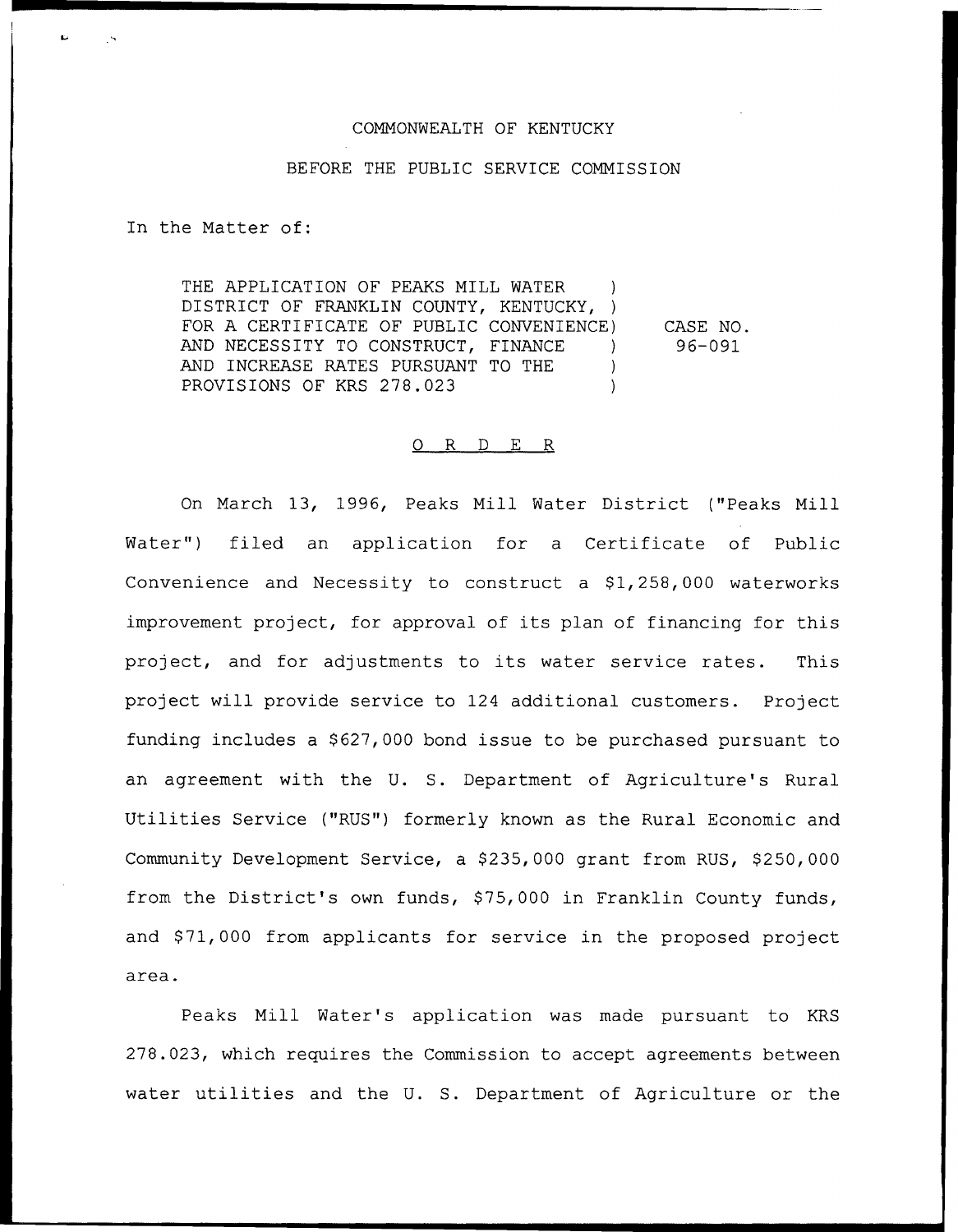U. S. Department of Housing and Urban Development and to issue the necessary orders to implement the terms of such agreements within 30 days of satisfactory completion of the minimum filing requirements. Given that minimum filing requirements were met in this case on March 13, 1996, KRS 278.023 does not grant the Commission any discretionary authority to modify or reject any portion of this agreement.

IT IS THEREFORE ORDERED that:

1. Peaks Mill Water is hereby granted <sup>a</sup> Certificate of Public Convenience and Necessity for the proposed construction project.

2. Peaks Mill Water's proposed plan of financing with RUS is accepted.

3. Peaks Mill Water is authorized to issue bonds not to exceed \$627,000.

4. Peaks Mill Water shall file a copy of the "as-built" drawings and a certified statement that the construction has been satisfactorily completed in accordance with the contract plans and specifications within 60 days of the substantial completion of the construction certificated herein.

5. The rates set out in Appendix A, which is attached hereto and incorporated herein, are the rates approved for service rendered on and after the date of this Order.

 $-2-$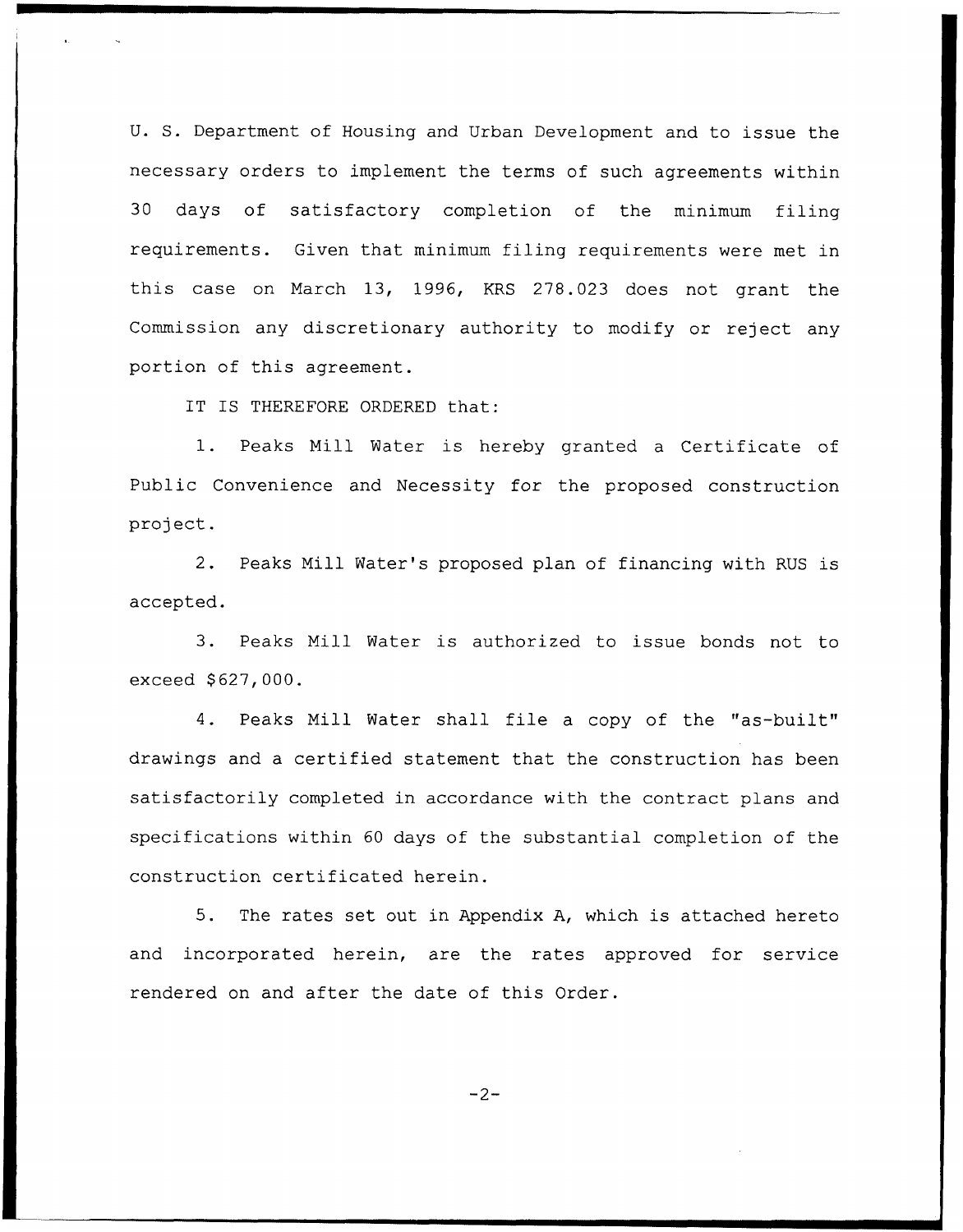6. Peaks Mill Water shall submit its revised tariff setting out the rates in Appendix <sup>A</sup> within 30 days of the date of this Order.

7. Peaks Mill Water shall monitor the adequacies of the expanded water distribution system after construction. If the level of service is inadequate or declining or the pressure to any customer falls outside the requirements of 807 KAR 5:066, Section 5(1), Peaks Mill Water shall take immediate action to bring the system into compliance with Commission regulations.

Nothing contained herein shall be deemed a warranty of the Commonwealth of Kentucky, or any agency thereof, of the financing herein accepted.

Done at Frankfort, Kentucky, this 3rd day of April, 1996.

PUBLIC SERVICE COMMISSION

man

Vice Chairma

ATTEST:

Executive Director